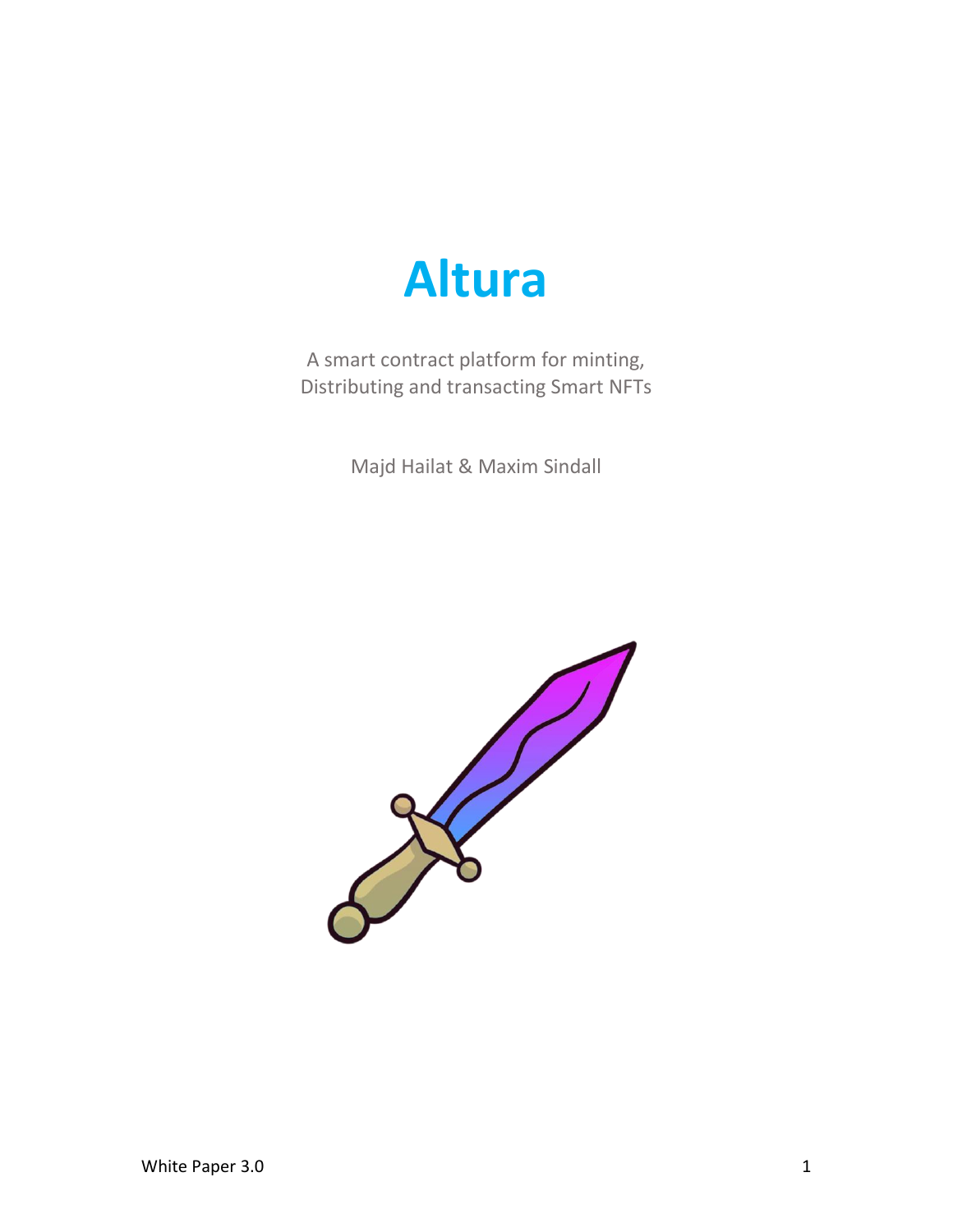# **Table of Contents**

| 1. | <b>Introduction</b> |                                            |              |
|----|---------------------|--------------------------------------------|--------------|
| 2. | <b>The Problem</b>  |                                            | 4            |
|    | $\bullet$           | Lack of ownership                          | 4            |
|    | $\bullet$           | Shady marketplaces                         | 4            |
|    | $\bullet$           | Difficulty in developing a virtual economy | 4            |
| З. | <b>The Solution</b> |                                            | 4            |
| 4. |                     | <b>What are we Creating?</b>               | 5            |
|    | $\bullet$           | <b>Smart NFTs</b>                          | 5            |
|    | $\bullet$           | Loot boxes                                 | 8            |
|    | $\bullet$           | A Marketplace                              | 9            |
|    | $\bullet$           | <b>APIS &amp; SKDs</b>                     | $\mathcal G$ |
| 5. |                     | <b>Altura Token Functionality</b>          | 10           |
| 6. |                     | <b>Altura' Revenue Model</b>               | 10           |
| 7. |                     | <b>Game Developers' Revenue</b>            | 10           |
| 8. | <b>Altura Team</b>  |                                            | 12           |
| 9. |                     | <b>Altura Token</b>                        | 13           |
|    | $\bullet$           | Tokenomics                                 | 13           |
|    | $\bullet$           | <b>Token Distribution</b>                  | 13           |
|    | $\bullet$           | Day 1 Valuation                            | 14           |
|    |                     | Vesting                                    | 14           |
|    | 10. Roadmap         |                                            | 14           |
|    | $\bullet$           | Phase 1: The Launch                        | 14           |
|    | $\bullet$           | Phase 2: Building a Playground             | 15           |
|    | $\bullet$           | Phase 3: Product Development               | 15           |
|    | $\bullet$           | Phase 4: Adoption and Expansion            | 15           |
|    | $\bullet$           | Phase5: Further Adoption and Expansion     | 15           |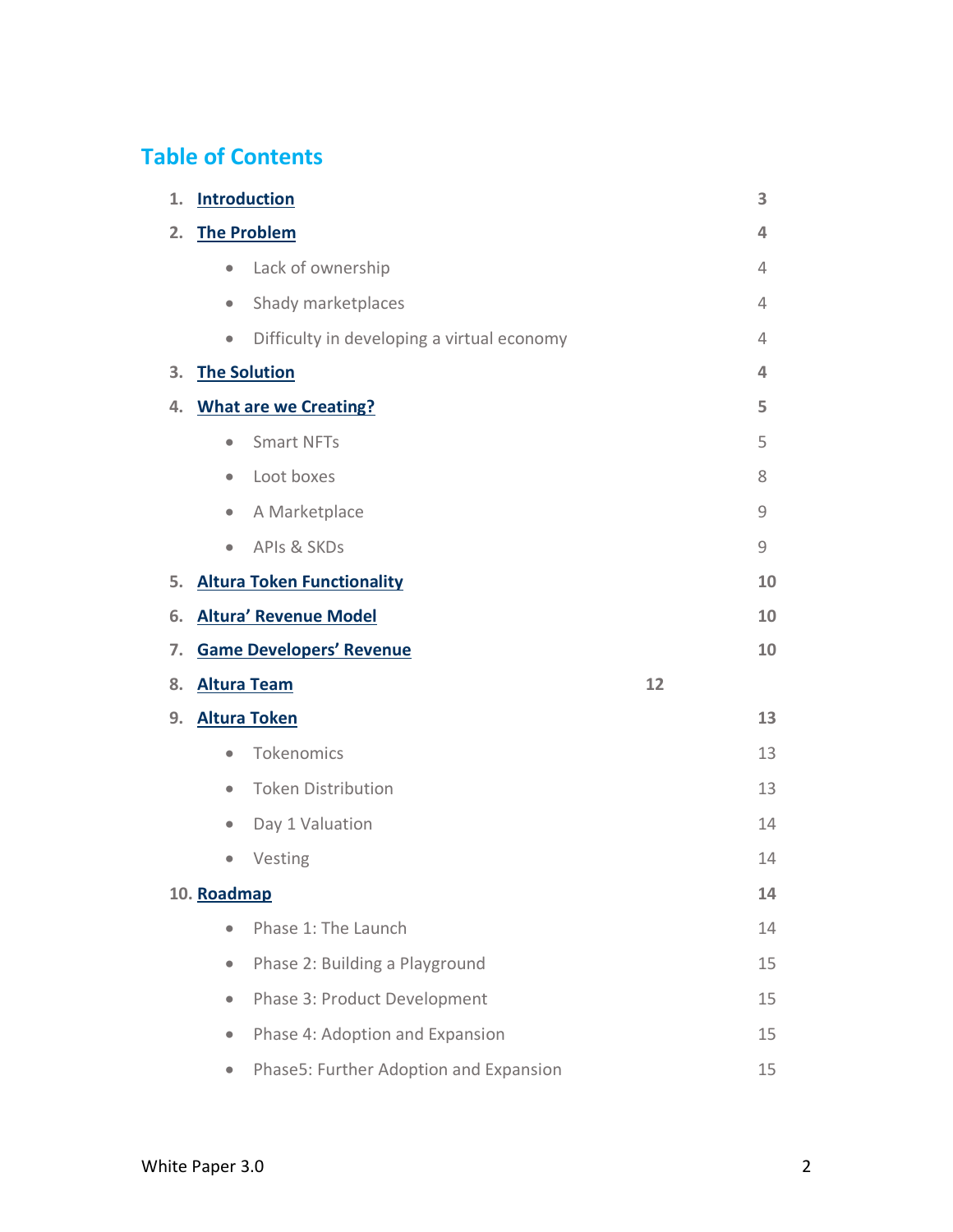## <span id="page-2-0"></span>**Introduction**

In-game items are a big part of any videogame and allow gamers to own digital assets. However, in-game items are centralized, not easily exchangeable, and challenging to implement. Altura is a smart contract platform that allows game developers to mint, distribute and transact Smart NFTs representing in-game items. Smart NFTs are NFTs with dynamic properties that can change based on certain conditions. Smart NFTs are the next step to making decentralized in-game items mainstream and offer a massive range of potential opportunities that are not possible with traditional NFTs. We want to create an easy-to-use interface and API for creating Smart NFTs, an open marketplace for transacting NFTs using the Altura token, and we want to introduce truly random smart loot boxes to the blockchain.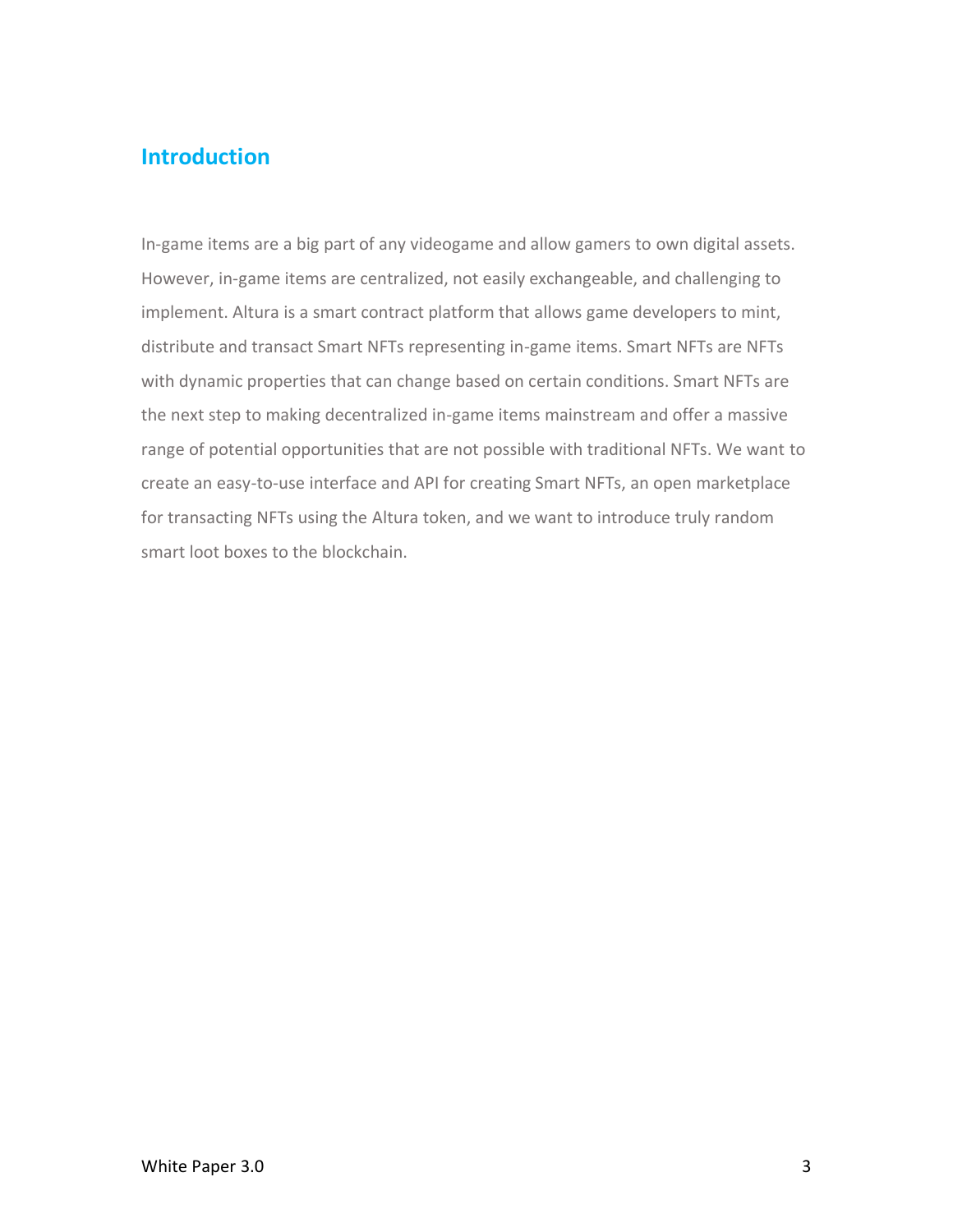## <span id="page-3-0"></span>**The problem**

#### **Lack of Ownership**

Gamers don't truly own their items and don't have the freedom to send, receive and trade, these items due to complete centralization and control of in-game items by game developers. In-game, items can be manipulated, deleted, or outright shut down by game developers, which keeps gamers from truly feeling like they own their items.

#### **Shady Marketplaces**

Since many videogames do not allow items to be traded, shady high-fee marketplaces are created, and sometimes entire accounts must be traded to transfer ownership of an in-game item from one person to another.

#### **Difficulty in Developing a Virtual Economy**

Many small indie games want to provide their users with the ability to buy, sell and trade in-game items. However, building an entire inventory and marketplace system is time-consuming and difficult.

## <span id="page-3-1"></span>**The Solution**

Cryptocurrency provides us with an opportunity to give gamers true ownership over their digital items and collectibles and a way to produce truly scarce digital collectibles. This gives in-game items true intrinsic value, gives gamers a real monetary incentive to acquire in-game items, and gives game developers plenty of opportunities to earn more revenue from their products. Altura wants to provide easy-to-use solutions for minting NFTs – Nonfungible tokens – to represent in-game items. We also want to provide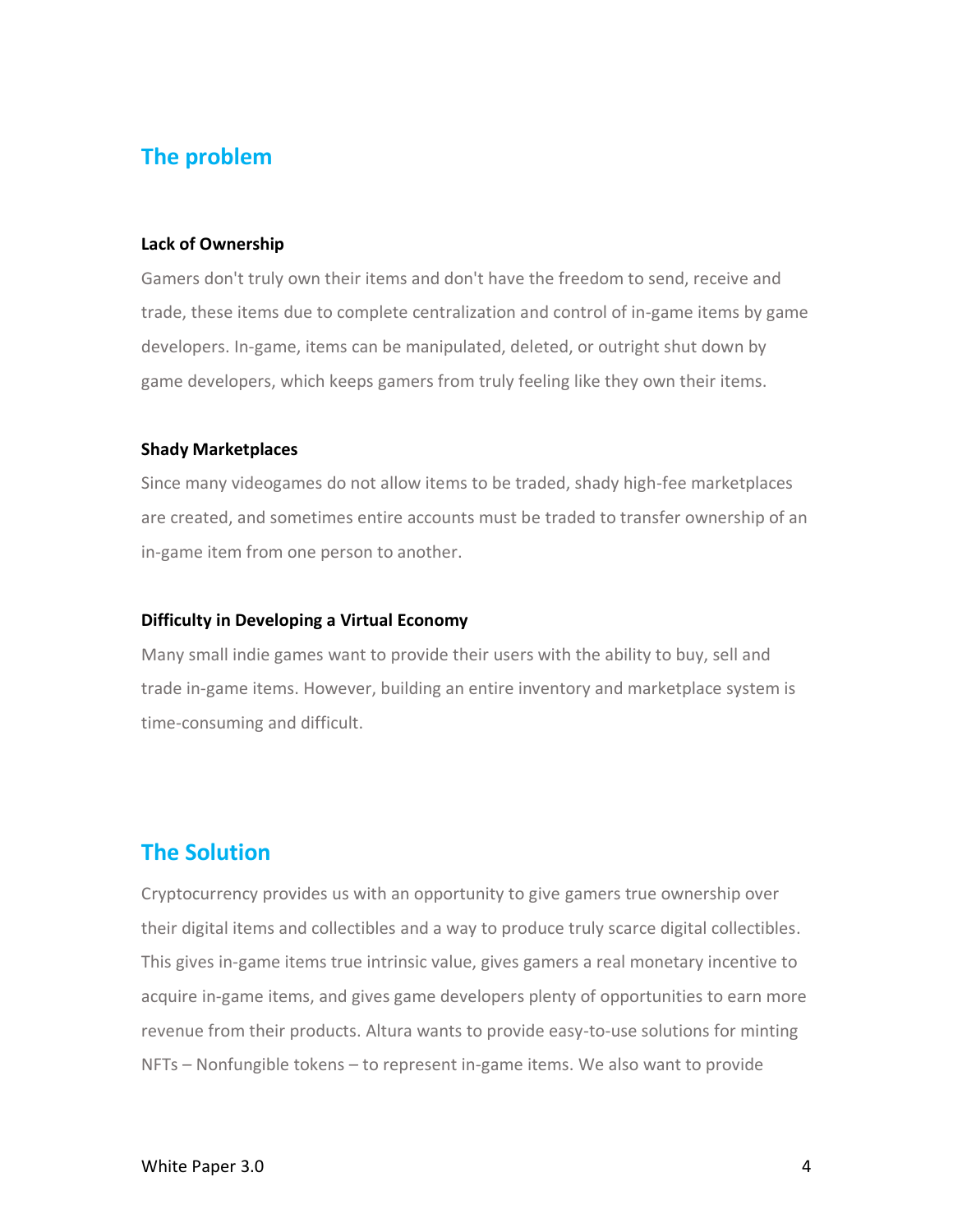**Smart NFTs;** NFTs with dynamic properties that can be changed based on time-based conditions, function-call-based conditions, or real-world conditions offer a new world of potential NFTs. This is an idea that has yet to be effectively implemented in an easy-touse manner.

## <span id="page-4-0"></span>**What are we Creating?**

### **Smart NFTs**

Altura will provide an easy-to-use user interface to mint smart NFTs as well as an API for developers to mint NFTs. These NFTs, along with all their metadata, will reside on the blockchain as BEP721 smart contracts.

### A breakdown of a Smart NFT:

| Logo        | Unlike traditional NFT marketplaces like OpenSea or Rarible, the logo,       |  |  |
|-------------|------------------------------------------------------------------------------|--|--|
|             | or image, is not the NFT itself. Instead, the NFT is the actual in-game      |  |  |
|             | item represented by a developer within a game. The look, feel, and the       |  |  |
|             | game developers entirely determine the functionality of this item;           |  |  |
|             | however, the underlying item itself cannot be fundamentally changed.         |  |  |
| Name        | Item name; appears in wallet and marketplace                                 |  |  |
| Description | Item description; appears in item product page                               |  |  |
| Collection  | Collections are unique, meaning there cannot be two of the same              |  |  |
|             | collections. Collections are simply categories that are used to group        |  |  |
|             | NFT <sub>s</sub> .                                                           |  |  |
| Game        | The <i>game</i> property is used to identify NFTs by the game they originate |  |  |
|             | from. An NFT created by a non-game developer does not belong to any          |  |  |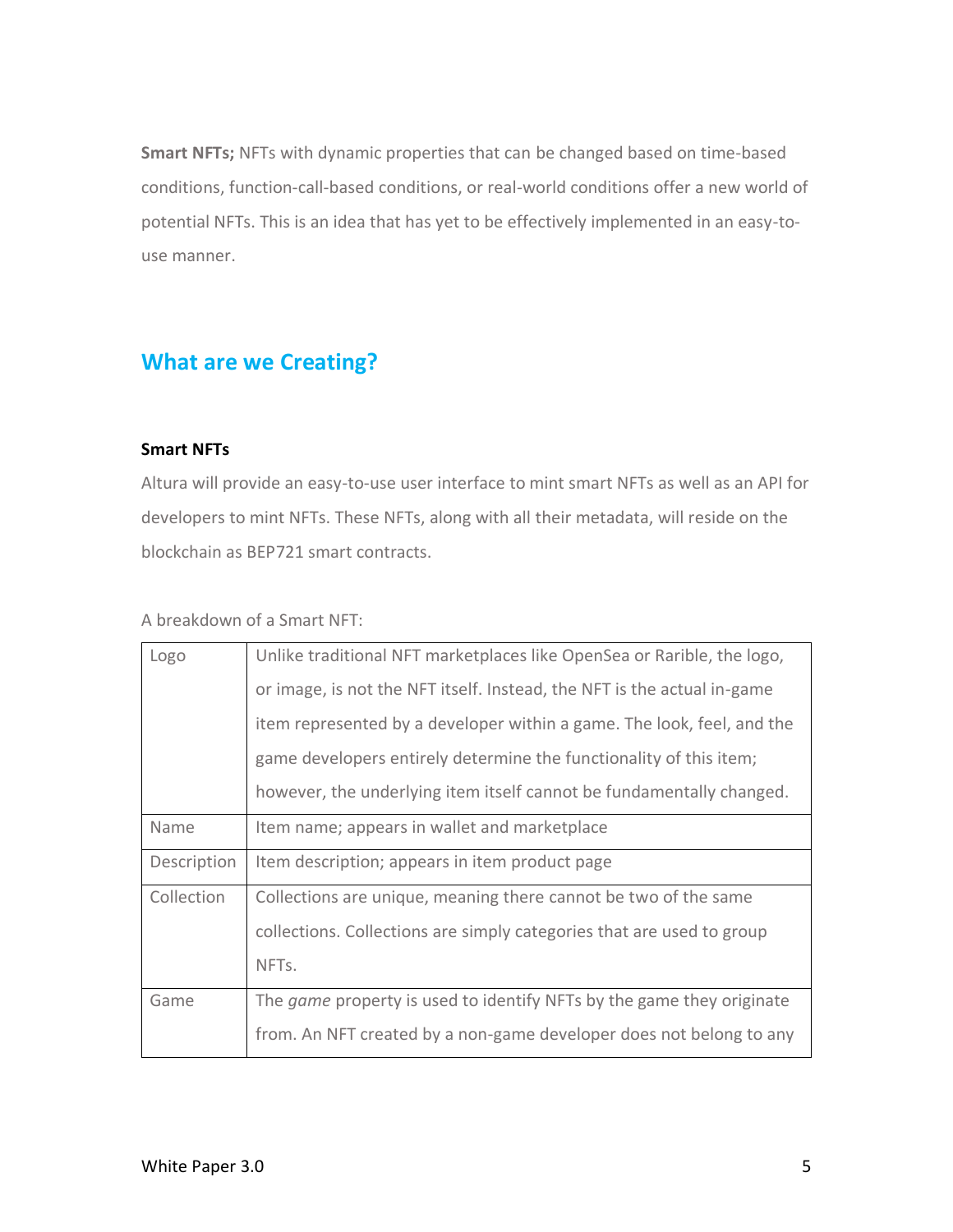|               | game and does not require a <i>game</i> property. Games are unique, and |  |  |  |  |
|---------------|-------------------------------------------------------------------------|--|--|--|--|
|               | there cannot be two of the same games. The game property may be         |  |  |  |  |
|               | used to search for NFTs that belong to the same game. Additionally,     |  |  |  |  |
|               | games may have their product page with a title, description, and image. |  |  |  |  |
| Properties    | Properties are essentially the stats and unique traits that make up an  |  |  |  |  |
|               | in-game item. Properties may be numerical values such as damage or      |  |  |  |  |
|               | strings such as rarity, type, etc. Properties may be read by the game   |  |  |  |  |
|               | developers and can affect the functionality of an in-game item. For     |  |  |  |  |
|               | example, a weapon can have a "strength" property that affects the       |  |  |  |  |
|               | amount of damage it deals.                                              |  |  |  |  |
| <b>Static</b> | Static properties are set when the NFT is first minted and cannot be    |  |  |  |  |
|               |                                                                         |  |  |  |  |
| properties    | changed afterward.                                                      |  |  |  |  |
|               |                                                                         |  |  |  |  |
| Dynamic       | Dynamic properties may or may not have an initial value. They can be    |  |  |  |  |
| properties    | changed in three possible ways: time-based, function call-based, or     |  |  |  |  |
|               | oracle-based. Game developers may attach a script to an in-game item    |  |  |  |  |
|               | that changes its dynamic properties. This is where the term smart NFTs  |  |  |  |  |
|               | comes from. Having dynamically programmable properties opens the        |  |  |  |  |
|               | doors for a wide range of possibilities.                                |  |  |  |  |
| Transaction   | The creator of an NFT can set a tax paid to them every time the NFT is  |  |  |  |  |
| tax           | transacted on the Altura marketplace. This allows game developers to    |  |  |  |  |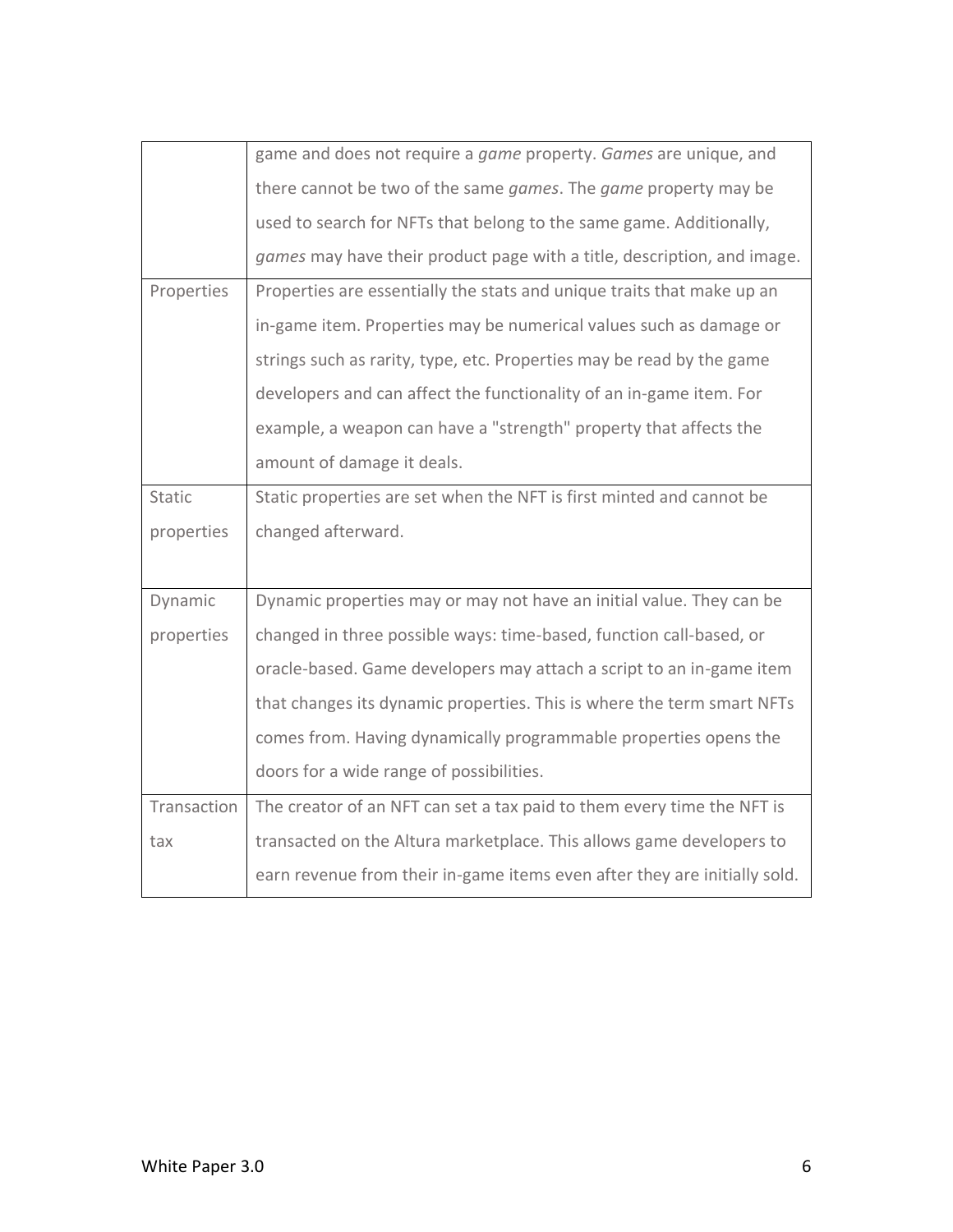Types of dynamic properties

| Time-      | Dynamic properties can be set to change when a specific date and time     |  |  |  |  |
|------------|---------------------------------------------------------------------------|--|--|--|--|
| based      | are reached or every specified time interval. For instance, a Pokémon     |  |  |  |  |
|            | NFT may have a property representing its evolution, and that property     |  |  |  |  |
|            | may be programmed to increment by one every 20 days until a specific      |  |  |  |  |
|            | value is reached.                                                         |  |  |  |  |
| Function-  | Functions may be written to change a dynamic property. These functions    |  |  |  |  |
| call based | can be programmed such that they can either be called by the owner of     |  |  |  |  |
|            | the NFT or solely by the game developer or both. Having dynamic           |  |  |  |  |
|            | properties that the creator of the NFT can only change makes it such      |  |  |  |  |
|            | that game developers can continue to have control over their items        |  |  |  |  |
|            | regardless of who they belong to.                                         |  |  |  |  |
| Oracle-    | Oracles, such as ChainLink, are third-party services that provide smart   |  |  |  |  |
| based      | contracts with real-world data. An NFTs dynamic properties can be         |  |  |  |  |
|            | programmed such that it will change based on real-world conditions. For   |  |  |  |  |
|            | instance, a playing card of a soccer player can have a property called    |  |  |  |  |
|            | "games won," which represents the number of games won by that             |  |  |  |  |
|            | player in his career. Oracle-based dynamic properties are a revolutionary |  |  |  |  |
|            | idea and greatly expand the possibilities of what NFTs can be used for.   |  |  |  |  |
|            |                                                                           |  |  |  |  |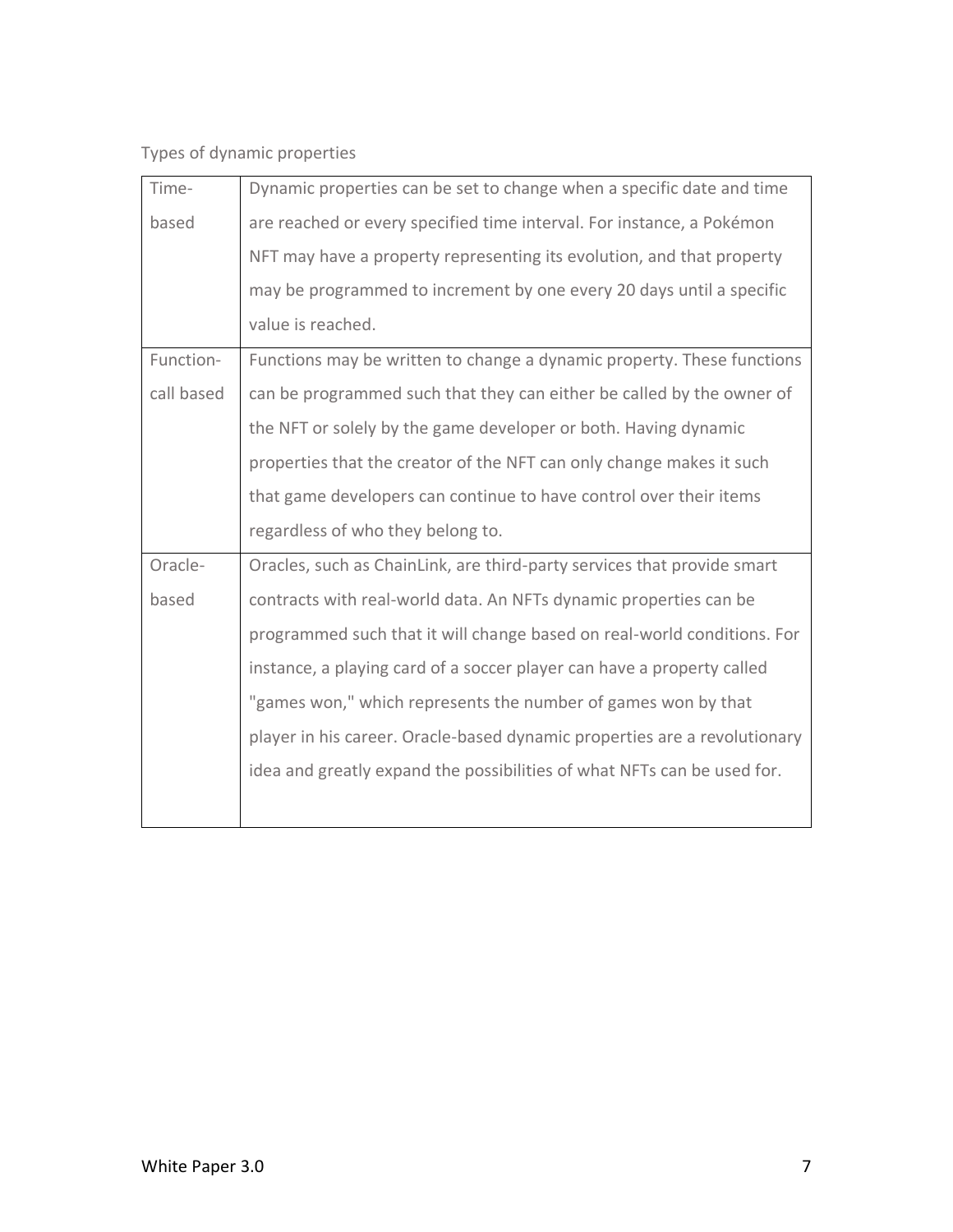#### **Loot Boxes**

Loot boxes are an excellent source of revenue for many game developers. Their functionality gives a player a chance to unlock a random in-game item from a pre-determined set of in-game items. Each item has a certain probability of being dropped. Loot boxes are NFTs as well and can be traded. A loot box has the following properties: a name, an icon, a description, and a list of potential item drops along with the percentage of each item being dropped.



NFT blueprints are non-tradable, valueless NFT skeletons that can be created as a blueprint for creating NFTs. A blueprint will have a name, icon, description, collection, game, and empty static or dynamic properties. These properties can be "filled in" when the NFT is about to be minted. NFT blueprints are used to create loot boxes. The blueprints are created first, and then a loot box is created, and the blueprints are provided along with the chance of getting each item. When a loot box is unlocked, a blueprint will be selected, and the properties will be filled in on the spot by the script running in the loot box, which will result in the creation of an NFT. The loot box will then be burned. These properties, both static and dynamic, can be filled in based on RNG or pre-determined rules provided in the script that is supplied with the loot box.

Loot boxes can be programmed such that they can be unlockable based on time restrictions or real-world events. For instance, a loot box can be set such that it cannot be unlocked until a specific year or until the price of BTC reaches \$400,000. Additionally, loot boxes can be programmed only to be unlocked by the game developer or by the owner of the loot box.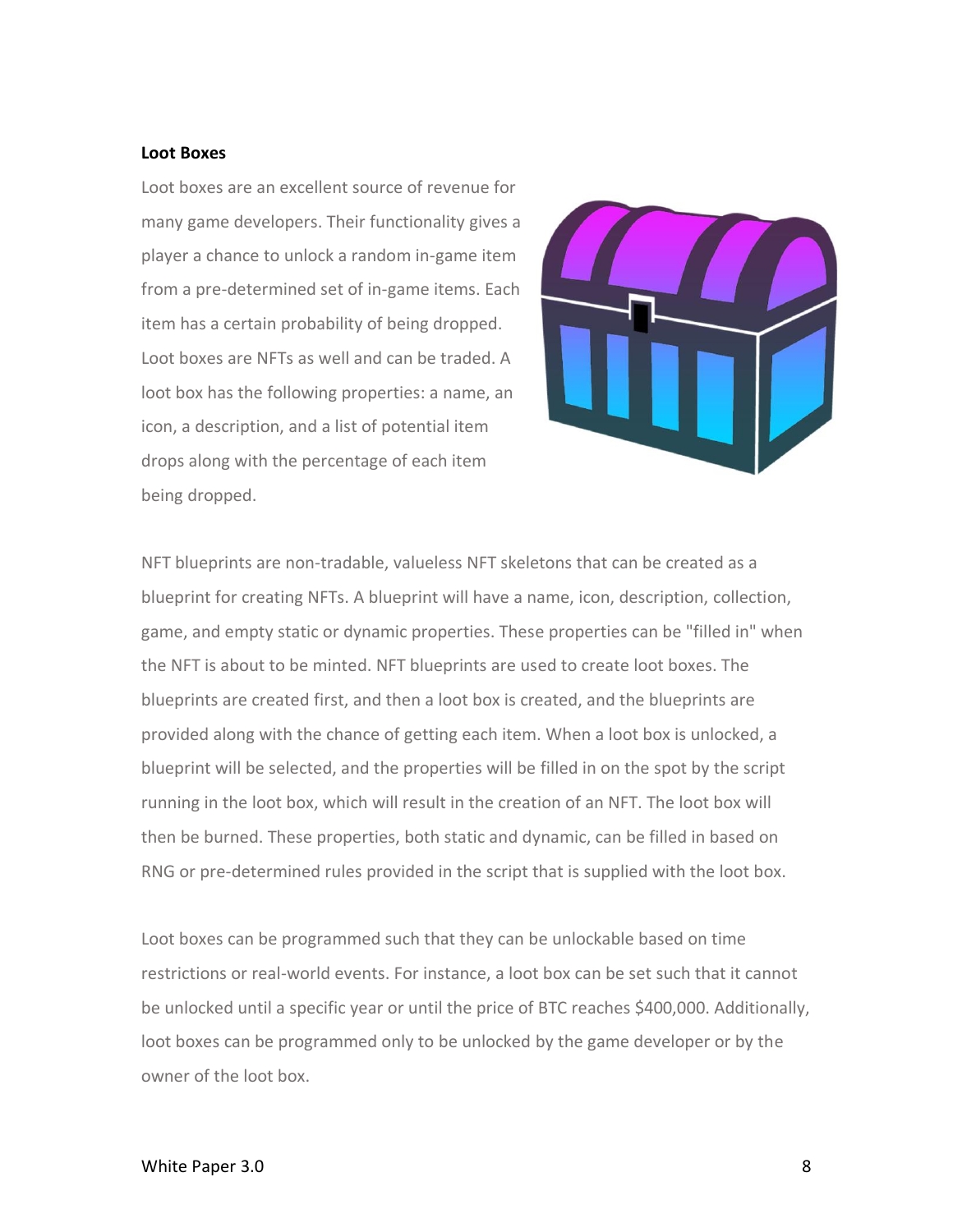Game developers can mint a finite or an infinite number of loot boxes and sell them for a fixed price to prevent a market from developing around these items.

#### **A Marketplace**

Altura will provide a native marketplace for transacting NFTs created through Altura. The marketplace will allow anyone to list their NFTs for any price or sell them through an auction. The marketplace will be open for anyone to list any NFT. However, users will be given the option to view only NFTs created by verified game developers. Since the Altura marketplace is an open marketplace, we want to make it easy for game developers to have their items separately categorized from the masses. Game developers will be verified through a manual verification system conducted by the Altura team. Verified games' items will be separated from the masses to provide a noise-free marketplace for legitimate projects. Verified games' items listed by individuals will also belong with the noise-free market. The lister does not matter in this case, just the item. All transactions conducted on the Altura marketplace will be settled in the Altura native token, and sellers will receive the Altura token. Additionally, loot boxes may also be sold on the market.

#### **APIs and SDKs**

APIs and SDKs are essential to interacting with Altura' NFT infrastructure. We want to create the tools for developers to mint, access, and transact NFTs within their video games on the fly.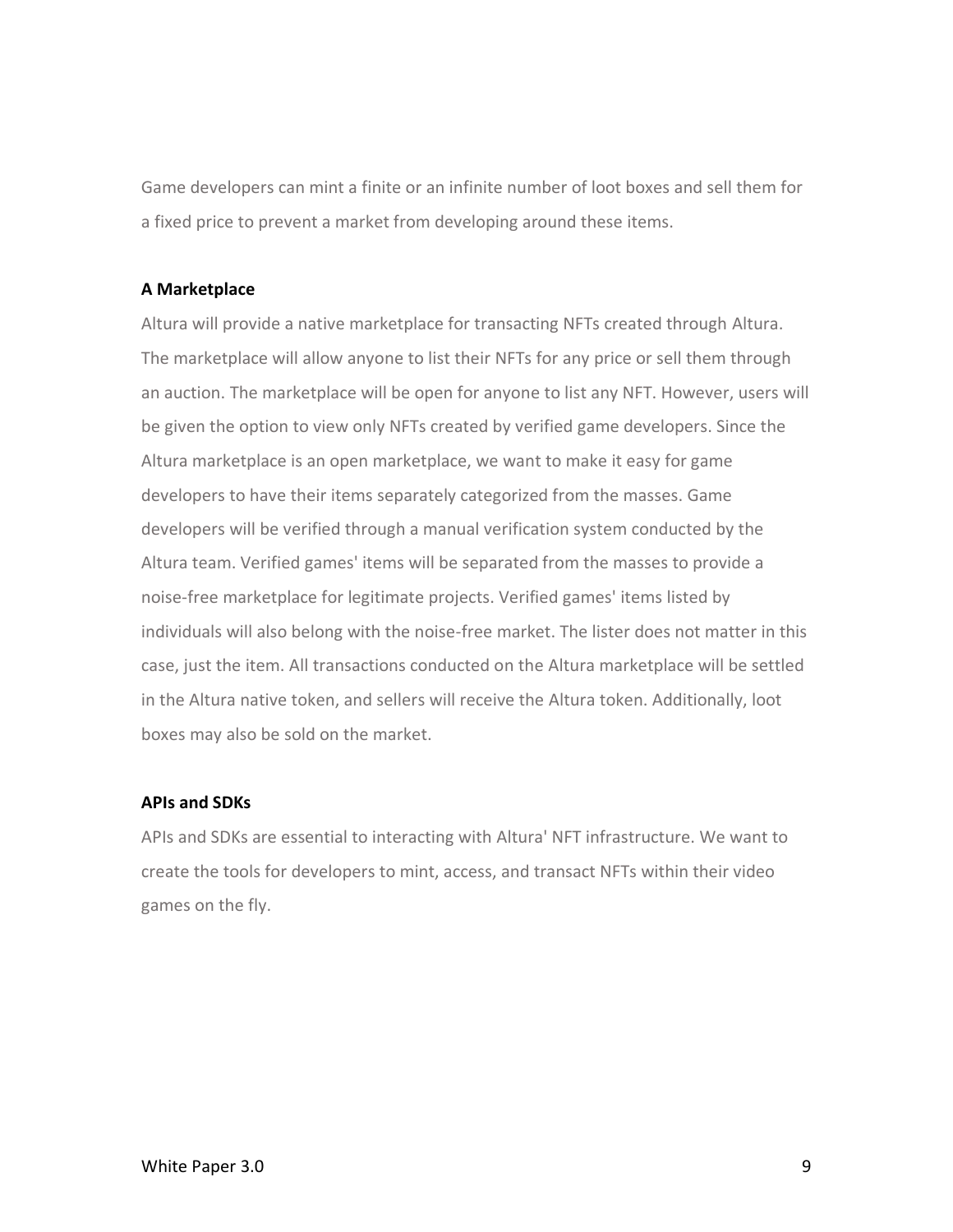## <span id="page-9-0"></span>**Altura Token Functionality**

The Altura token is the native currency of the Altura digital-asset marketplace. It is used to buy and sell NFTs on the market. Additionally, game developers will receive itemtransaction commissions in Altura. The currency used to pay for transaction fees on the Altura marketplace is still unknown.

## <span id="page-9-1"></span>**Altura' Revenue Model**

Altura only makes money from the Altura marketplace. NFTs created through Altura do not provide us with any form of revenue unless they are transacted in our marketplace. However, third-party marketplaces may open to transact Altura smart NFTs, and we will be unable to profit from transactions done on third-party platforms. Every time an NFT is transacted on the Altura marketplace, we will take a small fee from the payment. Additionally, game developers will also take their cut when an item is transacted on the Altura marketplace. A system for preventing third-party marketplaces from opening is currently not in place, but we actively think of and work on a solution to this problem.

## <span id="page-9-2"></span>**Game Developer's Revenue**

Game developers can make money from their NFT in three ways: They can sell their in-game items. They can sell loot boxes, which may have an infinite supply, and provide a way for in-game items to enter the marketplace without the game developers directly

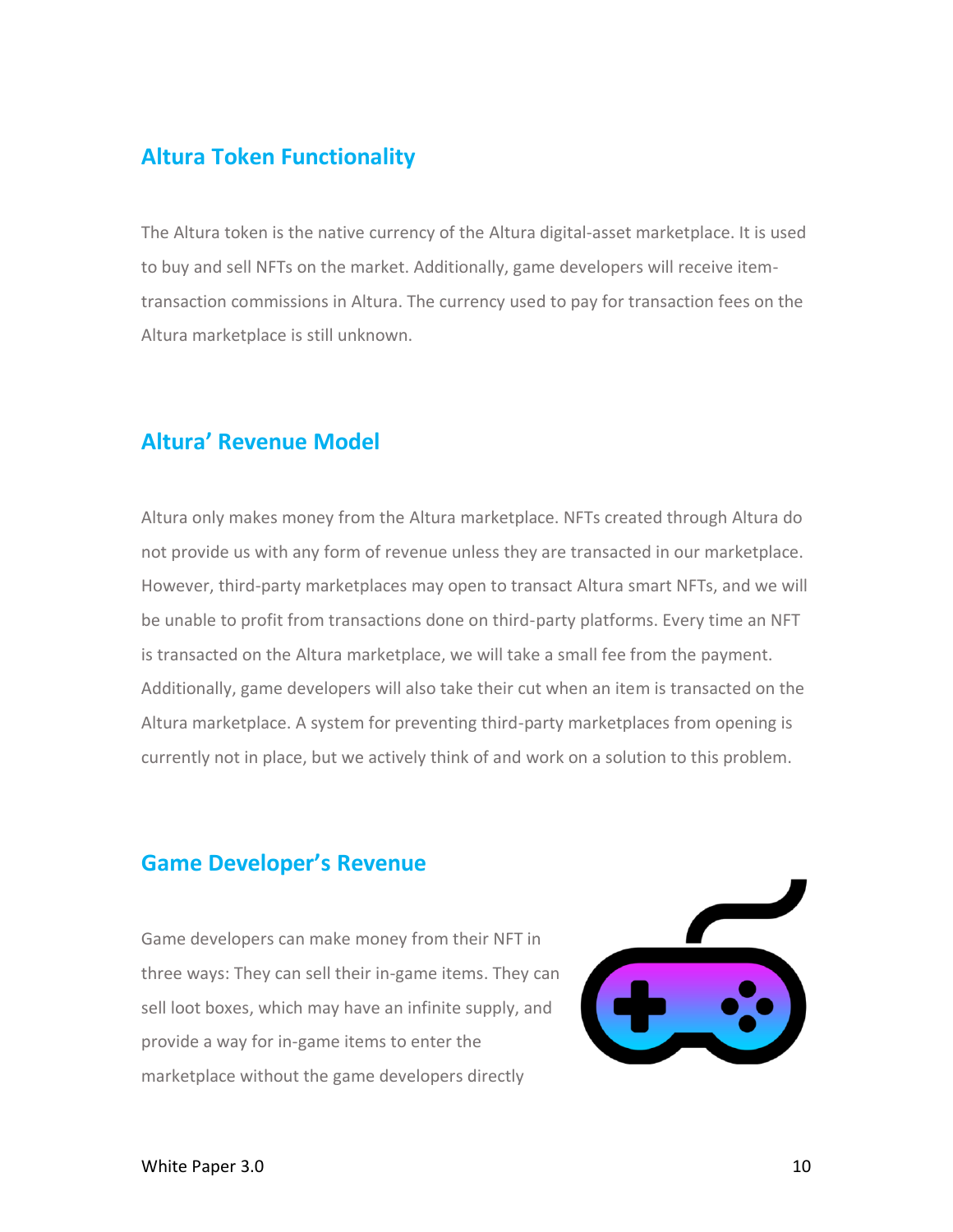selling the items. This allows items to develop an entire economy. Additionally, when a developer mints an NFT or NFT blueprint, they can specify how much of a fee they receive every time the item is transacted on the Altura marketplace. This makes it such that every time an item is bought/ sold on the open marketplace, the game developer takes a cut. This provides an ever-lasting form of passive income for the developer.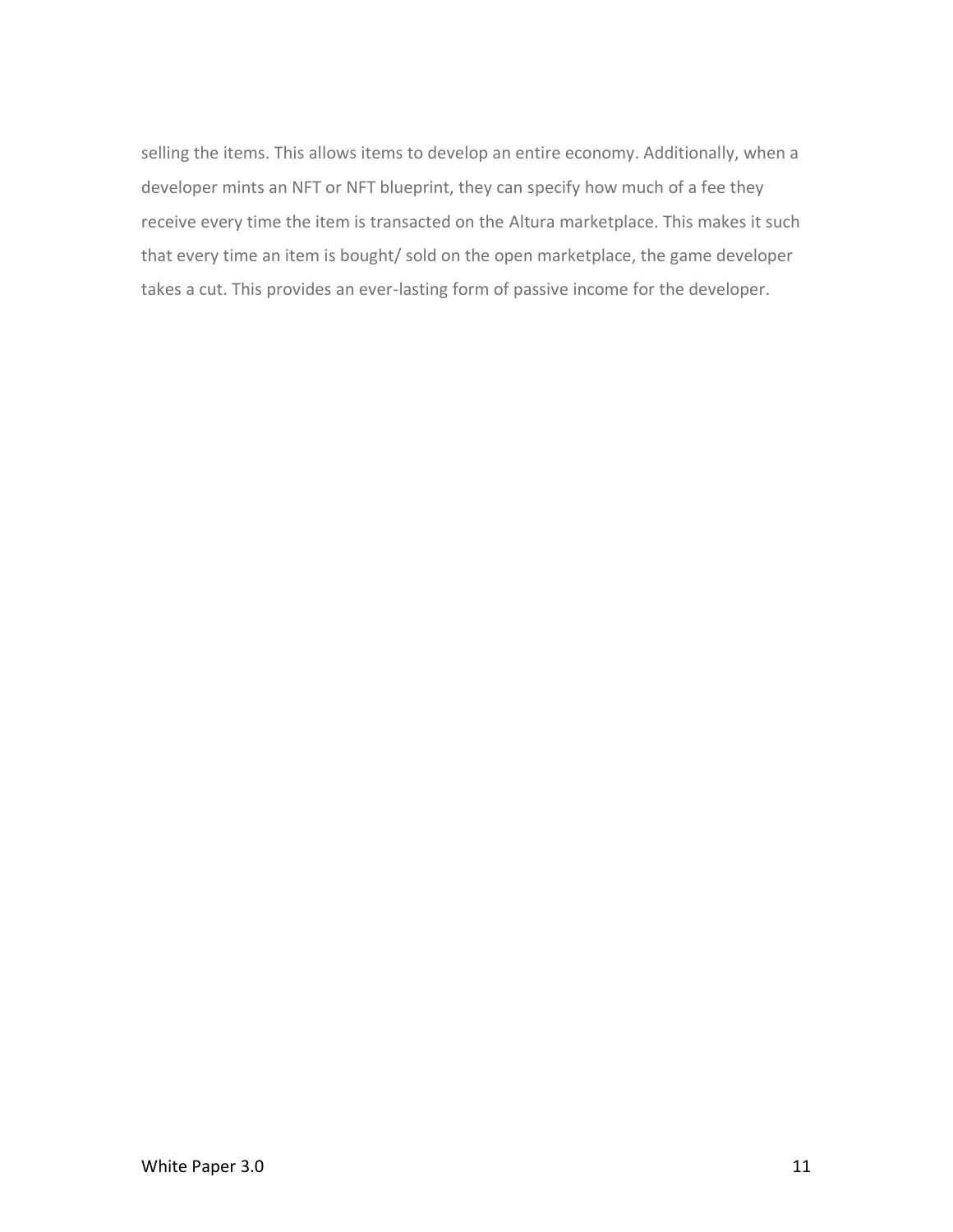## <span id="page-11-0"></span>**Founders**



Majd Hailat Founder and Lead Developer

Majd, an ambitious young entrepreneur is the developer of Portfolio View and the host of Eager Money YouTube channel with 15,000 subscribers. He has been a developer and investor in the cryptocurrency space since 2019



Maxim Sindall Co-Founder

Maxim developed an educational program called 'Understanding Computing' where he helped students grow their knowledge in blockchain, and cryptocurrency. He also manages over 3 million dollars in private investments for clients.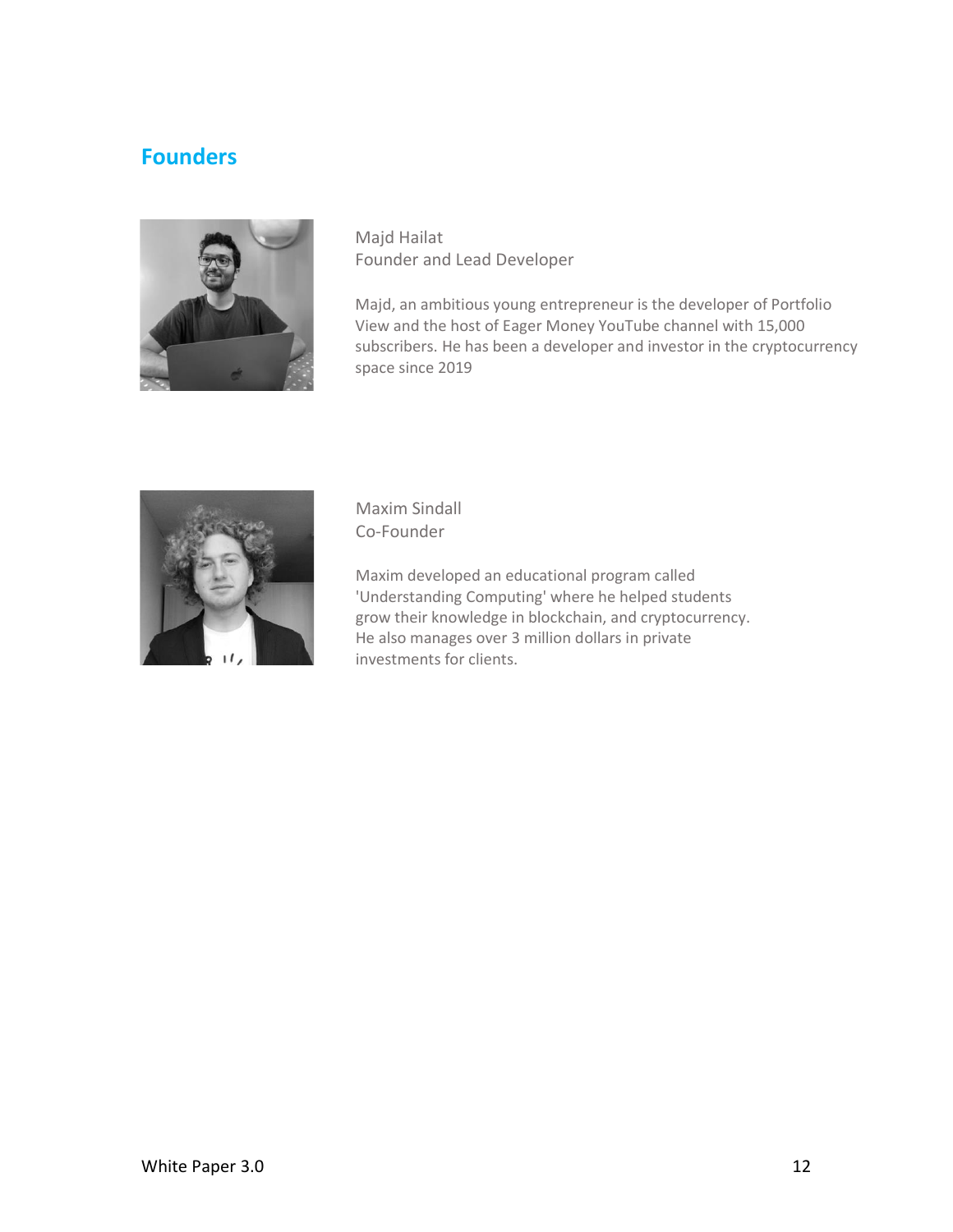## <span id="page-12-0"></span>**Altura Token**

### **Tokenomics**

Name: Altura Symbol: ALU Type: BEP20 Chain: BSC Supply: 1,000,000,000 Purpose: Market transactions, governance

### **Token Distribution**

10% Team

- 10% Marketing
- 15% Operation & dev
- 10% Reserve & Advisory

30% IDO

10% Private sale

15% Liquidity

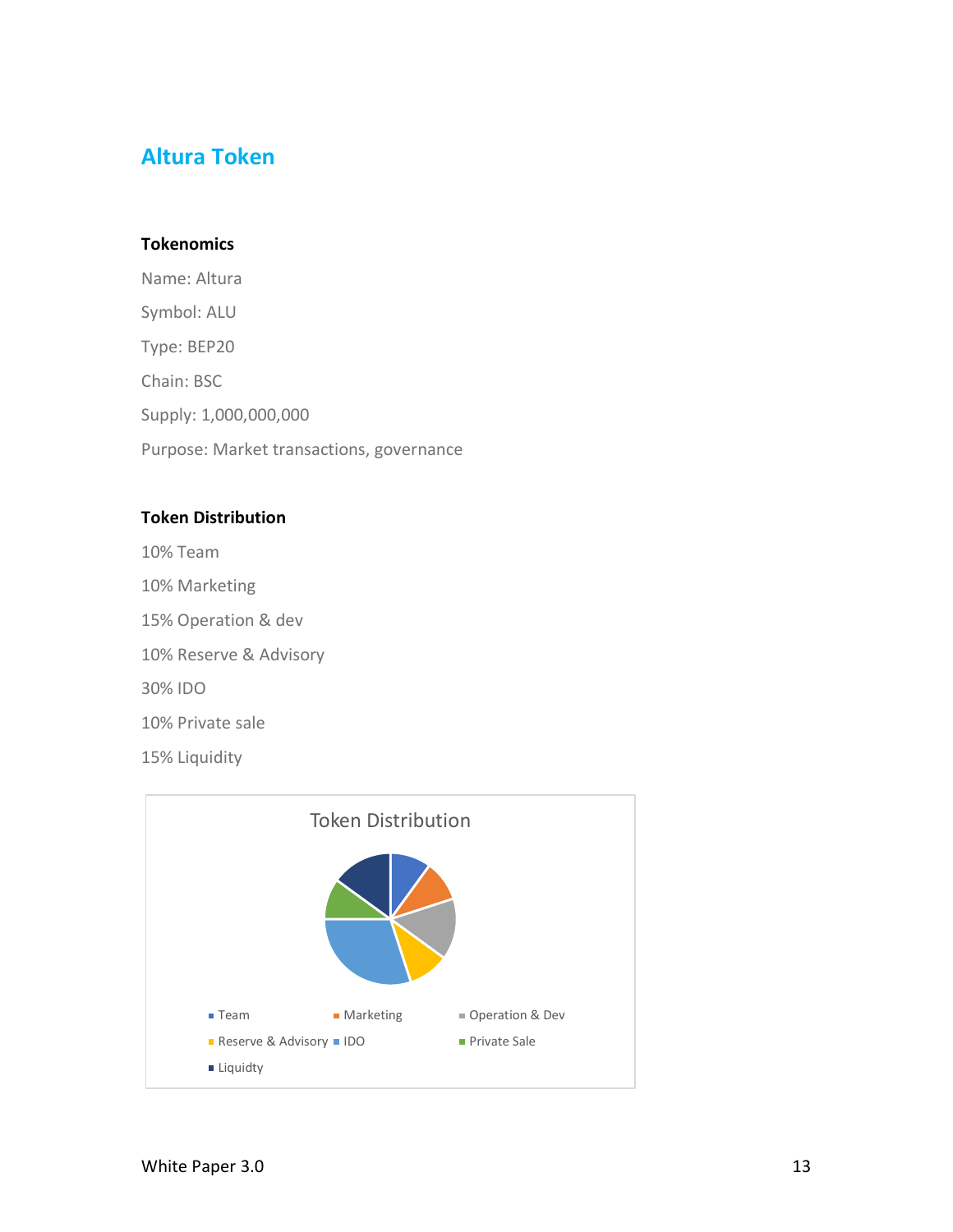### **Day 1 Valuations**

Listing price: \$0.00086 Day 1 circulating supply: 175,000,000 Day 1 market cap: \$150,000

### **Vesting**

| <b>Categories</b>  | Allocation | Amount             | Price     | Lock period |
|--------------------|------------|--------------------|-----------|-------------|
| Team               | 10%        | 100,000,000        |           | 3 months    |
| Marketing          | 10%        | 100,000,000        |           | 3 months    |
| Operation and Dev  | 15%        | 150,000,000        |           | 1 month     |
| Reserve & Advisory | 10%        | 100,000,000        |           | 3 months    |
| <b>IDO Sale</b>    | 30%        | 300,000,000        | \$0.00057 |             |
| Private sale       | 10%        | 100,000,000        | \$0.00045 |             |
| Liquidity          | 15%        | 150,000,000        |           |             |
| <b>Total</b>       |            | 100% 1,000,000,000 |           |             |

## <span id="page-13-0"></span>**Roadmap**

## **Phase 1**

The Launch

- Launch of website
- Token IDO on Oxbull
- Token listing on Pancake Swap
- Launch of MVP
- Start of marketing and public awareness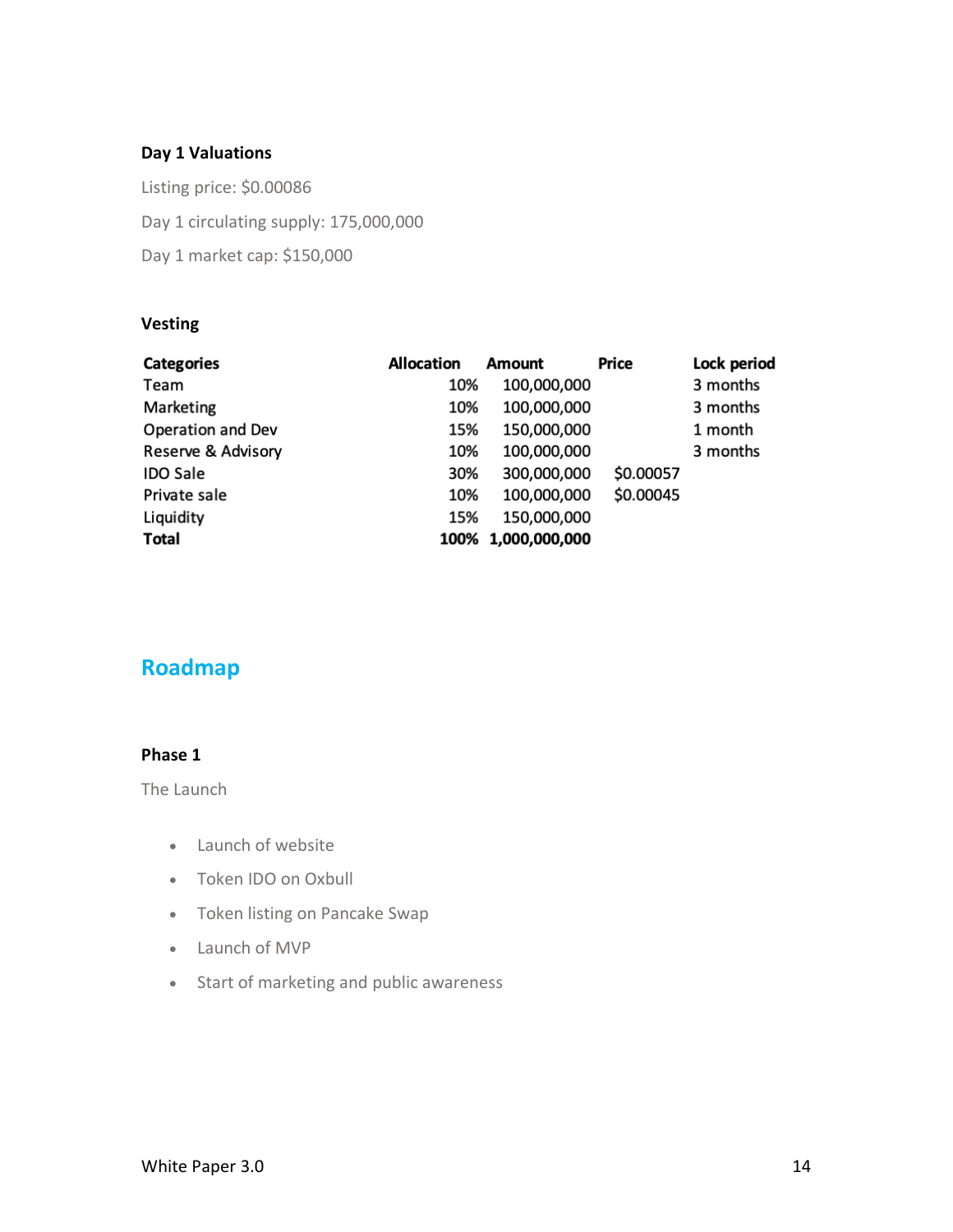### **Phase 2**

Building a Playground

- MVP Iteration
	- o Launch of loot crates
	- o Launch of smart NFTs
	- $\circ$  Launch of API
- Research and development
- Team expansion
- Further marketing

### **Phase 3**

Product Development

- Launch of full-fledged smart NFTs
- Introduce oracle-based loot boxes
- Further research and development
- Strategies a marketing and adoption plan

### **Phase 4**

Adoption and Expansion

- Launch of our own simple game that utilities our NFTs
- Have indie game developers adopt Altura in their videogames
- Further product development and iteration

### **Phase 5**

Further Adoption and Expansion

• Have major gaming companies utilize our SDKs and APIs